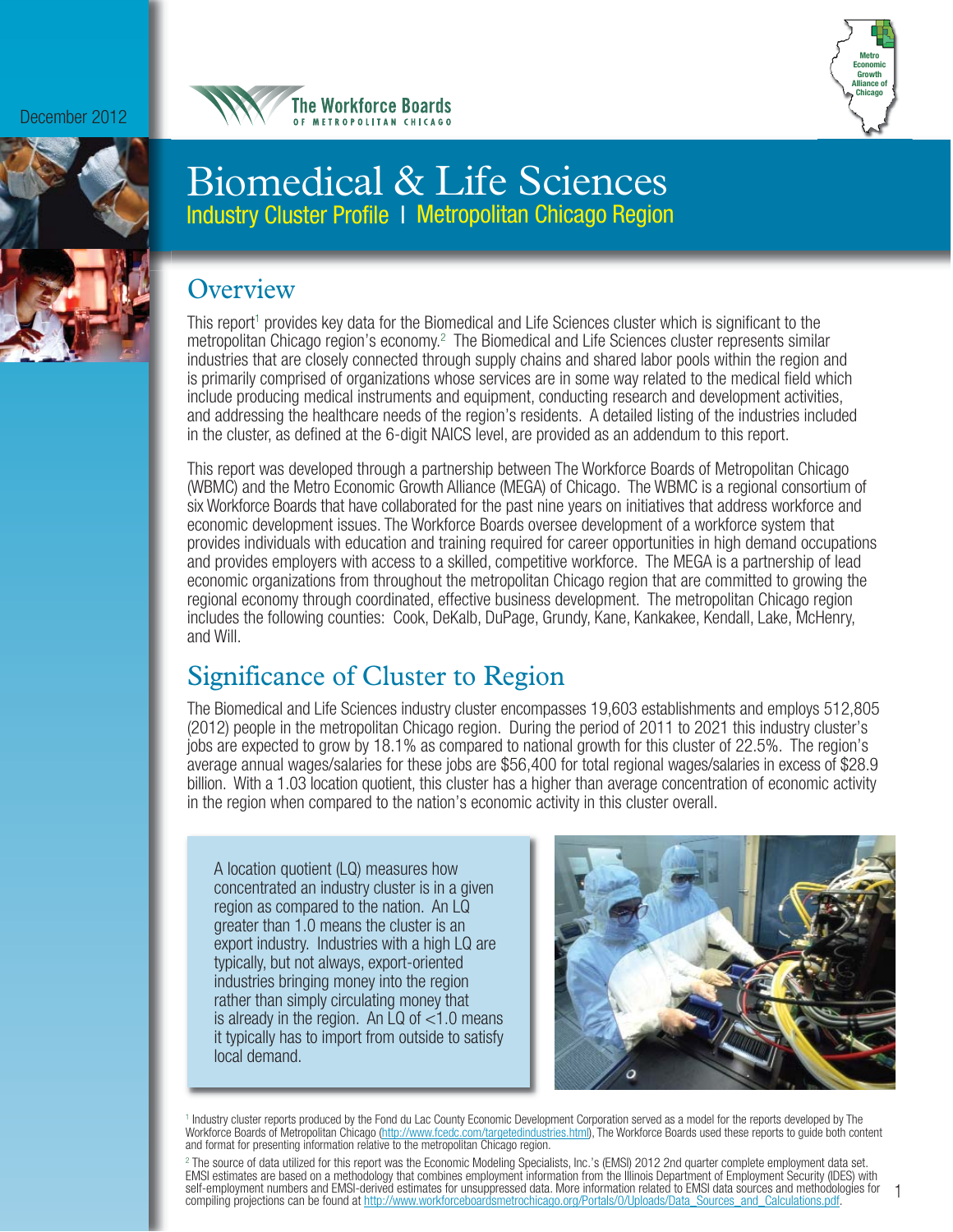

# Cluster Definition

"An industry cluster is a group of interdependent firms and related institutions that draw a productive advantage from their geographic concentration and connections. Firms in a cluster share common resources and technologies, rely on a similar labor pool and institutions, and are linked through strong relationships and transactions in addition to co-location."3

Based on employment and economic activity generated by each industry, the core strength of the Biomedical and Life Sciences industry cluster comes from general medical and surgical hospitals, office of physicians, nursing care facilities, pharmaceutical preparation manufacturing, and offices of dentists. These core industries not only have high employment numbers,representing 60.3% of the total cluster employment, but also drive employment and inputs from other industries supporting them.

Other significant industries in this cluster, based on both employment and in-region economic activity, include research and development in the physical, engineering, and life sciences; home healthcare services; office of physical, occupational, and speech therapists and audiologists; continuing care retirement communities; and medical, dental, and hospital equipment and supplies merchant wholesales.



# Key Strengths

- Average annual wages/salaries of \$56,400 (2012) for this industry cluster are higher than the national average of \$52,618 and the state average of \$52,856.
- The projected growth rate for this industry cluster through 2021 is 18.1%.
- This cluster represents 9.9% of the region's total workforce.

# Value Chain

An essential component for an industry cluster is the local supply chain. Although not all inputs (goods or services) that an industry cluster needs can be produced in the local economy, it is desirable to meet as many of the cluster's needs locally as possible. Total requirements, meaning how much this cluster purchases from in- and out-of-region industries, are \$28.2 billion. Of these purchases, \$19.5 billion are in-region.

The economic activity associated with the Biomedical and Life Sciences industry cluster supports 3,179,661 jobs. 512,805 of those jobs are in cluster industries and in-region. With a job multiplier of 5.37, the cluster generates 2,753,762 jobs in the larger economy.

The job multiplier provides some indication of the total number of jobs (direct and indirect) supported by economic activity of the cluster. To determine the cluster's impact on jobs, total jobs in the cluster are multiplied by the job multiplier. Direct jobs are in industries comprising the cluster within a specified area; indirect jobs are in industries outside of the cluster and in the larger economy.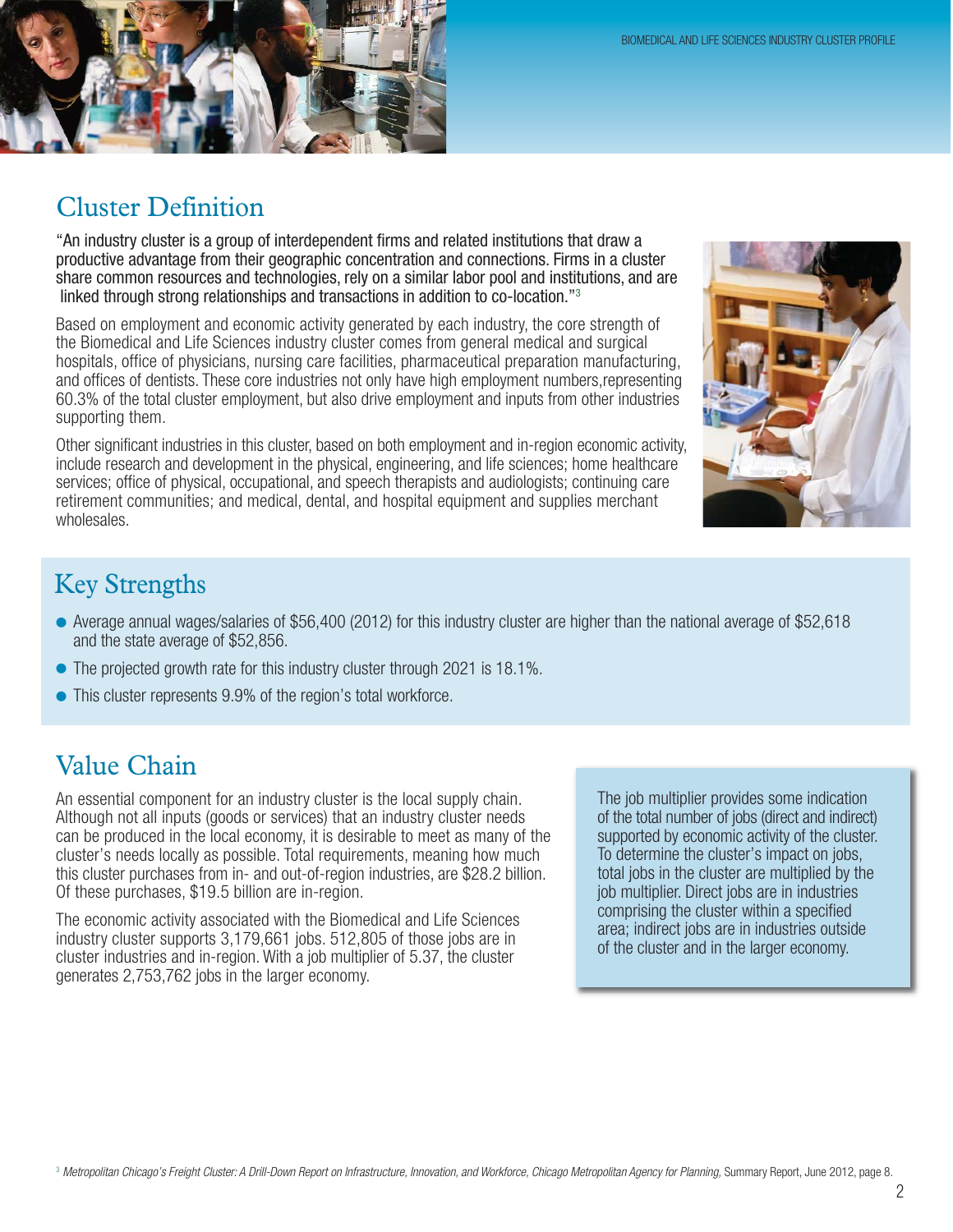

## Core and Support Industries

Within each cluster, there are certain industries that contribute more to the economy of the region than others. These industries not only have high employment numbers, but also impact employment and inputs from other industries supporting them. The chart below provides relevant information for the core and support industries in the Biomedical and Life Sciences industry cluster.



| <b>BIOMEDICAL AND LIFE SCIENCES CLUSTER</b> |                                                                                                     |                     |                     |         |          |                                   |                               |
|---------------------------------------------|-----------------------------------------------------------------------------------------------------|---------------------|---------------------|---------|----------|-----------------------------------|-------------------------------|
| <b>NAICS</b><br>Code                        | <b>Description</b>                                                                                  | 2011<br><b>Jobs</b> | 2021<br><b>Jobs</b> | Change  | % Change | 2012<br>Wages/<br><b>Salaries</b> | 2011<br><b>Establishments</b> |
| 622110                                      | General Medical and Surgical<br>Hospitals (Private)                                                 | 151,678             | 167,158             | 15,480  | 10%      | \$55,798                          | 133                           |
| 621111                                      | Offices of Physicians (except Mental Health<br>Specialists)                                         | 63,467              | 77,161              | 13,694  | 22%      | \$84,582                          | 5,749                         |
| 623110                                      | <b>Nursing Care Facilities</b>                                                                      | 46,616              | 58,635              | 12,019  | 26%      | \$29,085                          | 356                           |
| 621610                                      | Home Health Care Services                                                                           | 45,072              | 60,449              | 15,377  | 34%      | \$26,932                          | 865                           |
| 621210                                      | <b>Offices of Dentists</b>                                                                          | 28,061              | 33,395              | 5,334   | 19%      | \$51,564                          | 4,485                         |
| 325412                                      | <b>Pharmaceutical Preparation Manufacturing</b>                                                     | 16,073              | 16,653              | 580     | 4%       | \$122,611                         | 43                            |
| 541712                                      | Research and Development in the<br>Physical, Engineering, and Life Sciences<br>except Biotechnology | 15,877              | 13,169              | (2,708) | (17%)    | \$115,119                         | 180                           |
| 621340                                      | Offices of Physical, Occupational<br>and Speech Therapists, and<br>Audiologists                     | 14,974              | 23,153              | 8,179   | 55%      | \$46,690                          | 920                           |
| 623311                                      | <b>Continuing Care Retirement</b><br>Communities                                                    | 12,034              | 17,251              | 5,217   | 43%      | \$26,019                          | 103                           |
| 423450                                      | Medical, Dental, and Hospital<br><b>Equipment and Suppliers Merchant</b><br>Wholesalers             | 8,633               | 9,653               | 1,020   | 12%      | \$78,333                          | 543                           |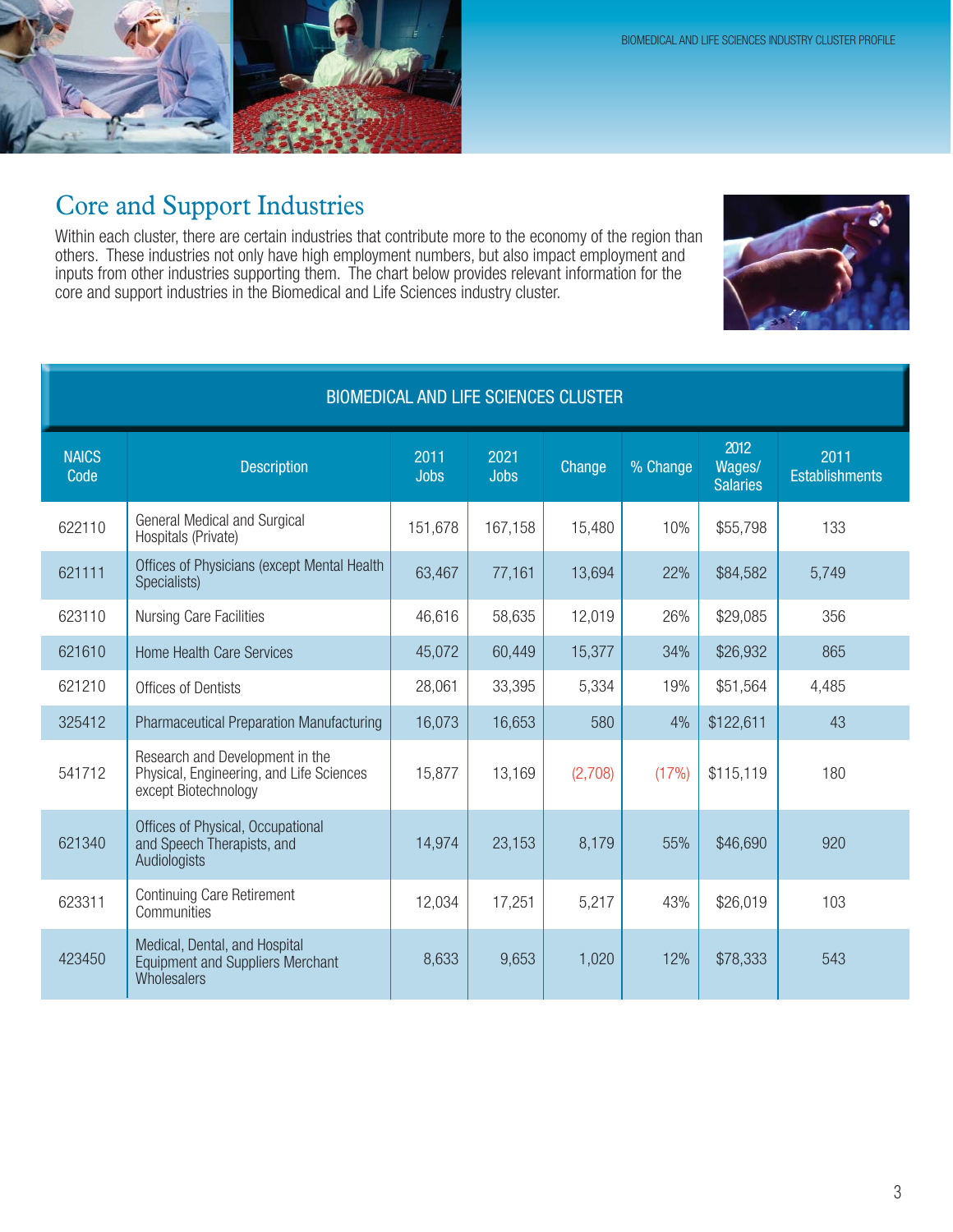

## Occupational Opportunities

The Biomedical and Life Sciences industry cluster employs 512,805 people in the metropolitan Chicago region. During the period of 2011 to 2021, this industry cluster is expected to grow 91,749 new jobs. Additionally, there will be job openings that represent employment opportunities. Job openings occur when individuals change jobs, retire, or leave the workforce.

The table provided below identifies the ten occupations projected to experience the largest job growth through 2021. In assessing the employment opportunities these occupations offer, it is anticipated that there will be 51,704 new jobs and an additional 30,609 positions available through job openings.

With the exception of only one of the top ten high growth occupations in the Biomedical and Life Sciences cluster, this cluster provides career opportunities in "middle skill" jobs requiring shorter term training/education. Median hourly earnings for high growth occupations range from a low of \$9.40 to a highof \$38.27.

| <b>SOC Code</b> | <b>Occupation</b>                               | Jobs in<br><b>Cluster</b><br>2011 | Projected<br>Jobs in<br><b>Cluster</b><br>2021 | <b>New Jobs</b><br>in Cluster<br>2011-2021 | $\%$<br><b>Change</b> | Estimated<br>Openings in<br>Cluster <sup>4</sup><br>(New &<br>Replacement)<br>2011-2021 | % of the<br><b>Total Jobs</b><br>in Cluster<br>(2012) | <b>Median</b><br>Hourly<br>Earnings | <b>Education Level</b>            |
|-----------------|-------------------------------------------------|-----------------------------------|------------------------------------------------|--------------------------------------------|-----------------------|-----------------------------------------------------------------------------------------|-------------------------------------------------------|-------------------------------------|-----------------------------------|
| 29-1111         | <b>Registered Nurses</b>                        | 68,792                            | 82,555                                         | 13,763                                     | 20%                   | 13,763                                                                                  | 13.6%                                                 | \$32.32                             | Associate's degree                |
| $31 - 1011$     | Home Health Aides                               | 26,008                            | 36,690                                         | 10,682                                     | 41%                   | 10,682                                                                                  | 5.2%                                                  | \$9.40                              | Short-term on-the-job training    |
| 31-1012         | Nursing Aides, Orderlies, & Attendants          | 32,604                            | 40,076                                         | 7,472                                      | 23%                   | 7,472                                                                                   | 6.4%                                                  | \$11.53                             | Postsecondary vocational award    |
| 39-9021         | Personal & Home Care Aides                      | 11,477                            | 15,771                                         | 4,294                                      | 37%                   | 4,294                                                                                   | 2.3%                                                  | \$9.64                              | Short-term on-the-job training    |
| 31-9092         | <b>Medical Assistants</b>                       | 10,810                            | 14,160                                         | 3,350                                      | 31%                   | 3,350                                                                                   | 2.2%                                                  | \$14.62                             | Moderate-term on-the-job training |
| 29-2061         | Licensed Practical & Licensed Vocational Nurses | 11,873                            | 14,892                                         | 3,019                                      | 25%                   | 3,019                                                                                   | 2.3%                                                  | \$21.16                             | Postsecondary vocational award    |
| 31-9091         | <b>Dental Assistants</b>                        | 8,940                             | 11,480                                         | 2,540                                      | 28%                   | 2,540                                                                                   | 1.8%                                                  | \$15.68                             | Moderate-term on-the-job training |
| 43-6013         | <b>Medical Secretaries</b>                      | 8,872                             | 11,300                                         | 2,428                                      | 27%                   | 2,428                                                                                   | 1.8%                                                  | \$16.12                             | Moderate-term on-the-job training |
| 29-1123         | <b>Physical Therapists</b>                      | 6,301                             | 8,693                                          | 2,392                                      | 38%                   | 2,392                                                                                   | 1.3%                                                  | \$38.27                             | Master's degree                   |
| 43-9061         | Office Clerks, General                          | 8,708                             | 10,472                                         | 1,764                                      | 20%                   | 1,764                                                                                   | 1.7%                                                  | \$13.71                             | Short-term on-the-job training    |

<sup>4</sup> Estimated openings for occupations in cluster were calculated by determining the proportion of regional jobs within the cluster and applying that rate to the projected regional openings for occupation.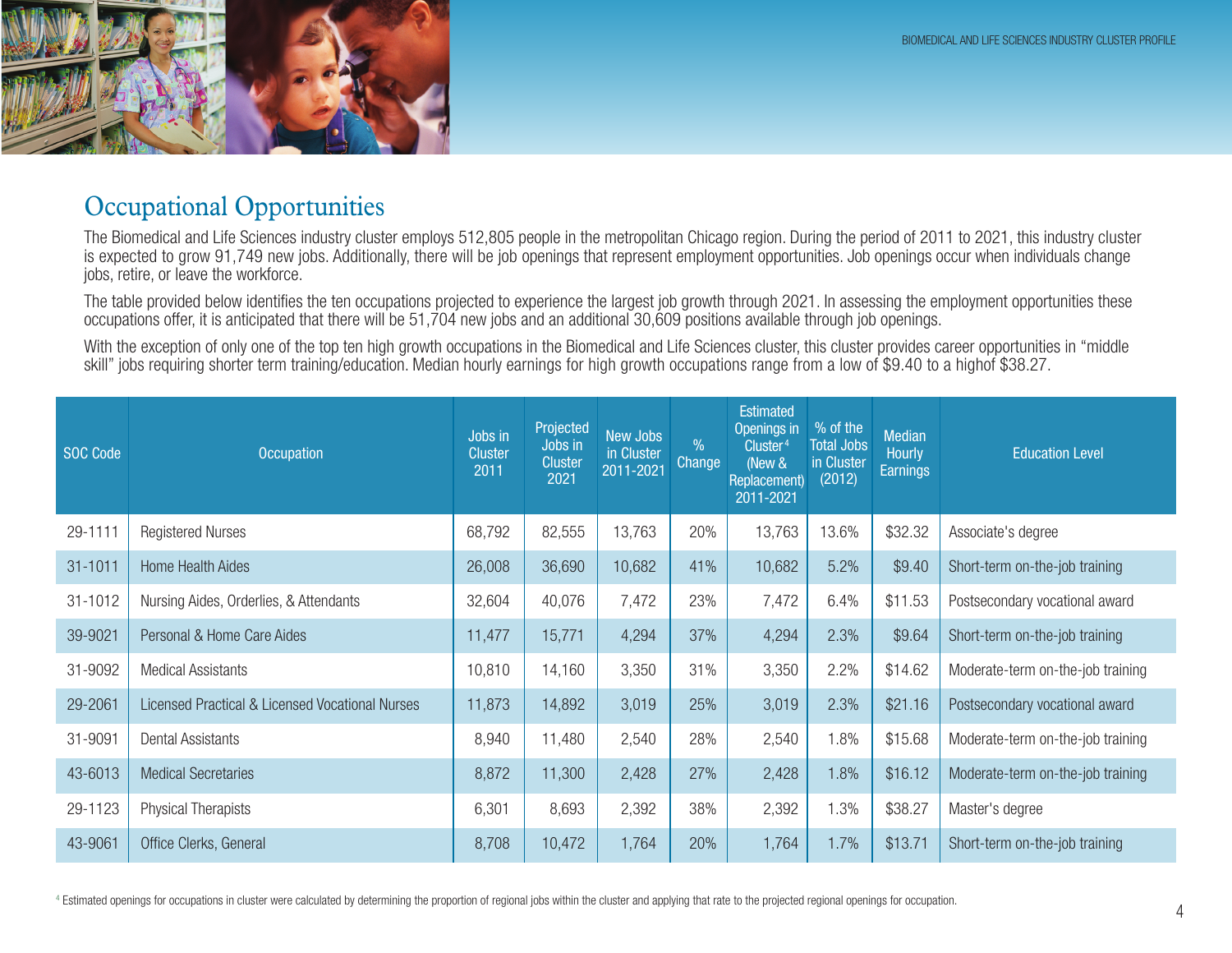

# Market Opportunities

### Uncovering Gaps

A gap analysis shows how much an entire industry cluster purchases from various other industries (its "requirements"), along with how much is satisfied by those industries inside and outside the region. A gap occurs when industries that produce inputs (goods or services) needed by the cluster's core industries are not available locally or are underdeveloped. Although not all inputs that an industry cluster needs can be produced in the local economy, identifying and closing gaps benefits the region and the competitiveness of the cluster overall. Development or expansion of businesses that can fulfill the cluster's needs for goods and services will create jobs and keep more money in the region.

### Gap=Market Opportunity

Total in-region requirements, meaning how much the Biomedical and Life Sciences cluster purchases in-region are \$19.5 billion. This cluster satisfies 69% of its requirements in-region.

Further analysis indicates that the cluster purchases \$8.7 billion outside of the region. Based on a review of these out-of-region purchases, potential market opportunities associated with the Biomedical and Life Sciences cluster have been identified and are reflected on the chart below. Gaps identified, not all inclusive, provide opportunities in the specific cluster but also across all industries in the region. This gap provides an opportunity to assist current employers in expanding or attracting new employers to fill the unmet need.

| <b>MARKET OPPORTUNITIES</b>                                             |                                 |                                           |                                                                             |  |  |  |
|-------------------------------------------------------------------------|---------------------------------|-------------------------------------------|-----------------------------------------------------------------------------|--|--|--|
| Industry/Gap                                                            | <b>Unmet Need</b><br>in Cluster | 2012 Annual Average<br><b>Wage/Salary</b> | # of Establishments (2011)<br># of Employees in Cluster (2011) <sup>5</sup> |  |  |  |
| Medicinal and Botanical<br>Manufacturing                                | \$1,120,898,690                 | \$77,893                                  | 11 establishments<br>205 employees                                          |  |  |  |
| <b>Biological Product (except Diagnostic)</b><br>Manufacturing          | \$320,690,812                   | \$74,422                                  | 7 establishments<br>826 employees                                           |  |  |  |
| In-Vitro Diagnostic Substance<br>Manufacturing                          | \$271,194,241                   | \$65,084                                  | 5 establishments<br>166 employees                                           |  |  |  |
| <b>Pharmaceutical Preparation</b><br>Manufacturing                      | \$241,706,606                   | \$122,611                                 | 43 establishments<br>16,073 employees                                       |  |  |  |
| Surgical Appliance and Supplies<br>Manufacturing                        | \$155,741,837                   | \$69,839                                  | 80 establishments<br>2,317 employees                                        |  |  |  |
| <b>Surgical and Medical Instrument</b><br>Manufacturing                 | \$78,525,388                    | \$111,086                                 | 65 establishments<br>5,272 employees                                        |  |  |  |
| Dental Laboratories                                                     | \$78,700,019                    | \$34,179                                  | 250 establishments<br>1,304 employees                                       |  |  |  |
| Electromedical and Electrotherapeutic<br><b>Apparatus Manufacturing</b> | \$45,725,493                    | \$88,336                                  | 31 establishments<br>1,115 employees                                        |  |  |  |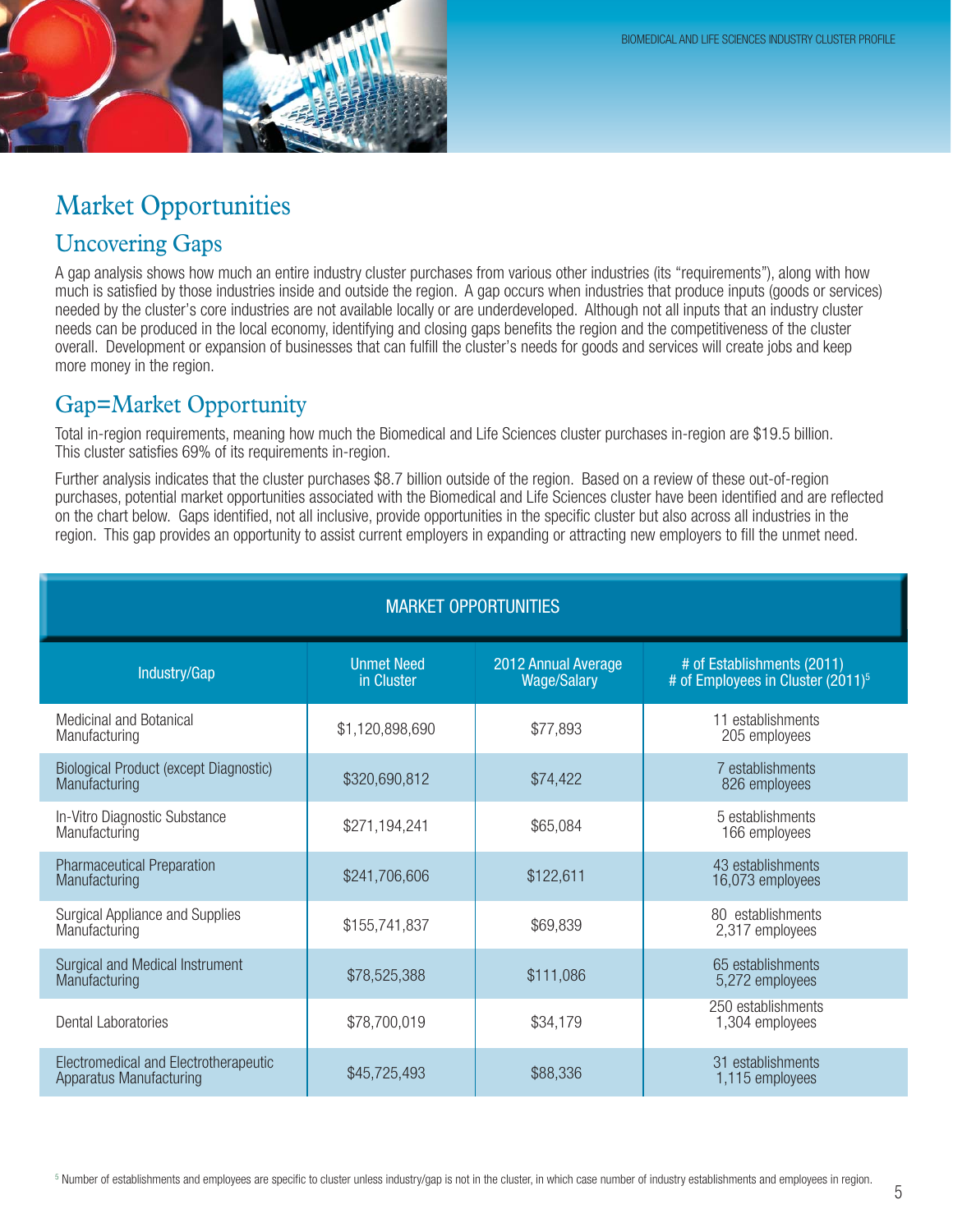### INDUSTRY CLUSTER MAP

The following cluster map illustrates the primary or core industries as well as the ancillary industries of this cluster. Industries represented in rectangles with no shading/fill reveal substantial unmet needs or gaps in the region. Boxes in red signify jobs within direct/defined cluster.



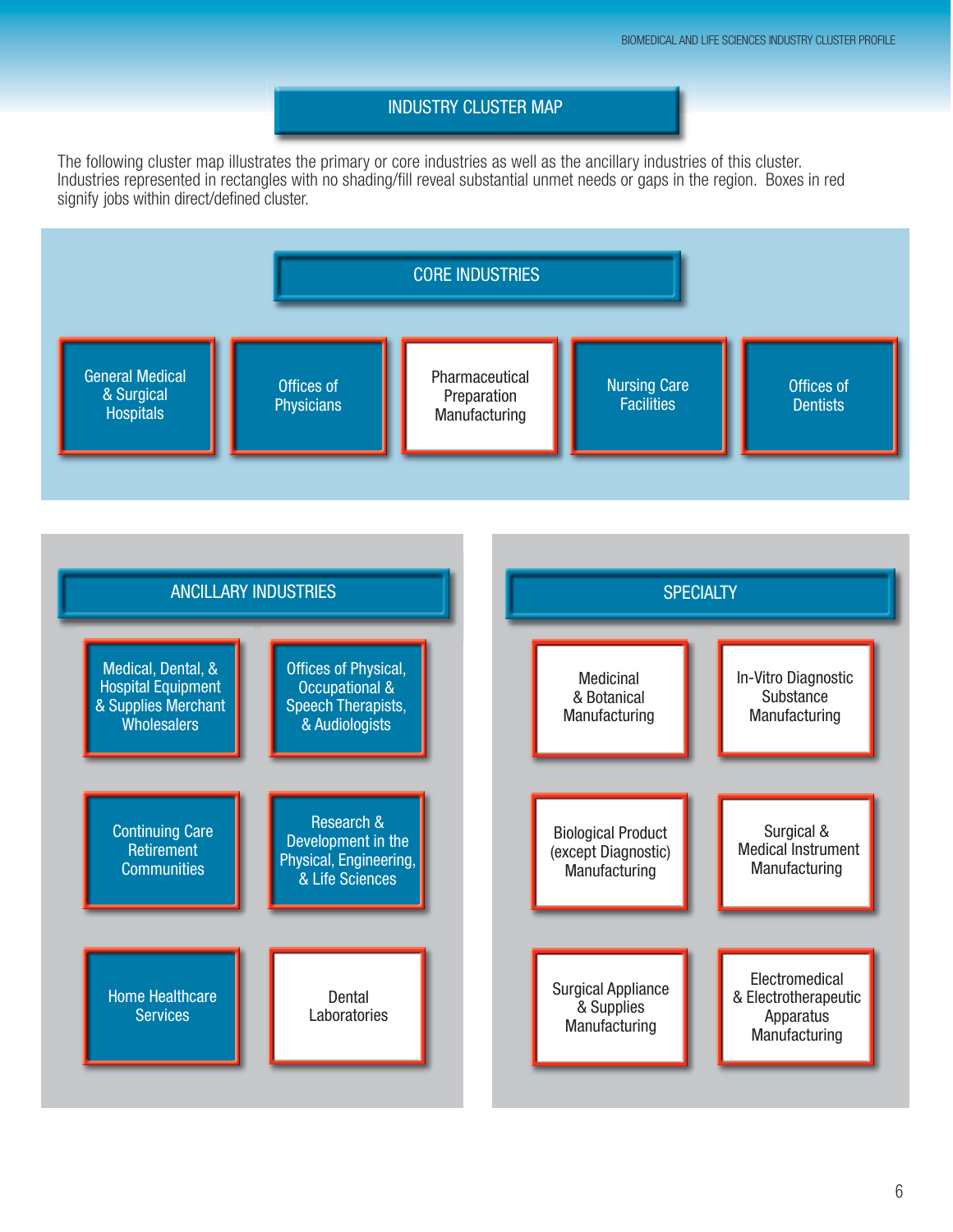## Conclusion

This report provides key data about the Biomedical and Life Sciences industry cluster, one of the primary clusters in the metropolitan Chicago region's economy. The workforce development community can use this report to support decisions related to the investment of resources in addressing future workforce needs in the region. Entities responsible for economic development in the region can utilize the industry level data and market opportunity analysis to inform their efforts in working with employers interested in locating to or expanding in the region.

For additional data related to the Biomedical and Life Sciences cluster or assistance with other labor market information needs, visit www.workforceboardsmetrochicago.com for information on contacting the Workforce Investment Board in your area.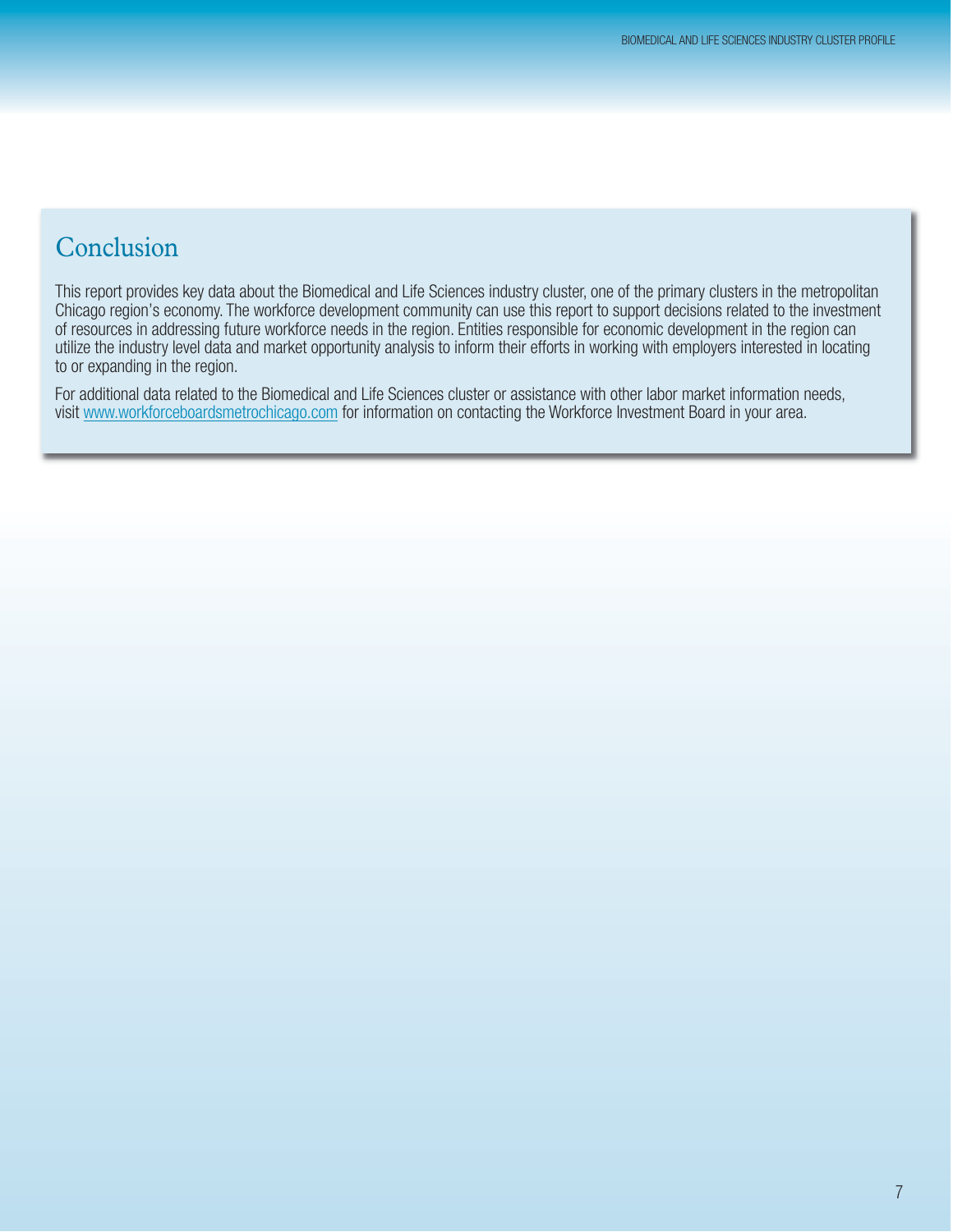### BIOMEDICAL AND LIFE SCIENCES CLUSTER<sup>6</sup>

| <b>NAICS</b><br><b>Codes</b> | <b>Description</b>                                                                              |
|------------------------------|-------------------------------------------------------------------------------------------------|
| 325411                       | Medicinal and Botanical Manufacturing                                                           |
| 325412                       | <b>Pharmaceutical Preparation Manufacturing</b>                                                 |
| 325413                       | In-Vitro Diagnostic Substance Manufacturing                                                     |
| 325414                       | Biological Product (except Diagnostic) Manufacturing                                            |
| 333314                       | Optical Instrument and Lens Manufacturing                                                       |
| 334510                       | Electromedical and Electrotherapeutic Apparatus Manufacturing                                   |
| 334516                       | Analytical Laboratory Instrument Manufacturing                                                  |
| 334517                       | <b>Ilrradiation Apparatus Manufacturing</b>                                                     |
| 339112                       | Surgical and Medical Instrument Manufacturing                                                   |
| 339113                       | Surgical Appliance and Supplies Manufacturing                                                   |
| 339114                       | Dental Equipment and Supplies Manufacturing                                                     |
| 339115                       | <b>Ophthalmic Goods Manufacturing</b>                                                           |
| 339116                       | <b>Dental Laboratories</b>                                                                      |
| 423450                       | Medical, Dental, and Hospital Equipment and Supplies Merchant Wholesalers                       |
| 423460                       | Ophthalmic Goods Merchant Wholesalers                                                           |
| 541711                       | Research and Development in Biotechnology                                                       |
| 541712                       | Research and Development in the Physical, Engineering, and Life Sciences (except Biotechnology) |
| 541720                       | Research and Development in the Social Sciences and Humanities                                  |
| 562211                       | Hazardous Waste Treatment and Disposal                                                          |
| 621111                       | Offices of Physicians (except Mental Health Specialists)                                        |
| 621112                       | Offices of Physicians, Mental Health Specialists                                                |
| 621210                       | <b>Offices of Dentists</b>                                                                      |
| 621310                       | Offices of Chiropractors                                                                        |
| 621320                       | Offices of Optometrists                                                                         |
| 621330                       | Offices of Mental Health Practitioners (except Physicians)                                      |
| 621340                       | Offices of Physical, Occupational and Speech Therapists, and Audiologists                       |

<sup>6</sup> The Biomedical/Biotechnical (Life Sciences) cluster, as defined by the Purdue Center for Regional Development, the Indiana Business Research Center at Indiana University's Kelly School of Business and the Strategic Development Group has been customized for the metropolitan Chicago region. Specifically, NAICS codes 446110, 446120, 446130, 446191, and 446199 were eliminated and NAICS codes 621111, 621112, 621210, 621310, 621320, 621330, 621340, 621391, and 621399 were added.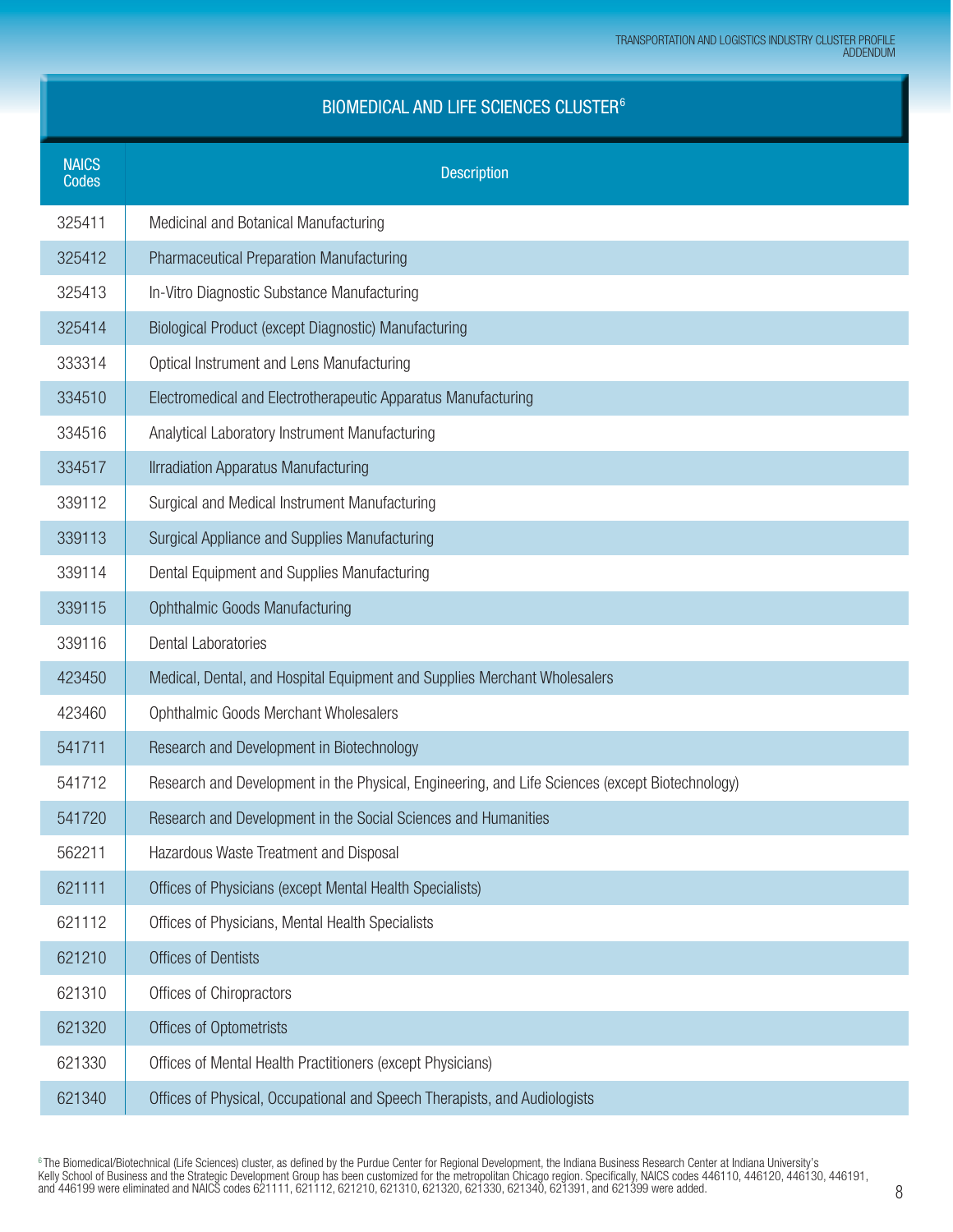### BIOMEDICAL AND LIFE SCIENCES CLUSTER

| <b>NAICS</b><br><b>Codes</b> | <b>Description</b>                                                     |
|------------------------------|------------------------------------------------------------------------|
| 621391                       | <b>Offices of Podiatrists</b>                                          |
| 621399                       | Offices of All Other Miscellaneous Health Practitioners                |
| 621410                       | <b>Family Planning Centers</b>                                         |
| 621420                       | Outpatient Mental Health and Substance Abuse Centers                   |
| 621491                       | <b>HMO Medical Centers</b>                                             |
| 621492                       | Kidney Dialysis Centers                                                |
| 621493                       | Freestanding Ambulatory Surgical and Emergency Centers                 |
| 621498                       | All Other Outpatient Care Centers                                      |
| 621511                       | <b>Medical Laboratories</b>                                            |
| 621512                       | <b>Diagnostic Imaging Centers</b>                                      |
| 621610                       | Home Health Care Services                                              |
| 621910                       | <b>Ambulance Services</b>                                              |
| 621991                       | Blood and Organ Banks                                                  |
| 621999                       | All Other Miscellaneous Ambulatory Health Care Services                |
| 622110                       | General Medical and Surgical Hospitals (Private)                       |
| 622210                       | Psychiatric and Substance Abuse Hospitals (Private)                    |
| 622310                       | Specialty (except Psychiatric and Substance Abuse) Hospitals (Private) |
| 623110                       | <b>Nursing Care Facilities</b>                                         |
| 623210                       | <b>Residential Mental Retardation Facilities</b>                       |
| 623220                       | Residential Mental Health and Substance Abuse Facilities               |
| 623311                       | <b>Continuing Care Retirement Communities</b>                          |
| 623312                       | Homes for the Elderly                                                  |
| 623990                       | Other Residential Care Facilities                                      |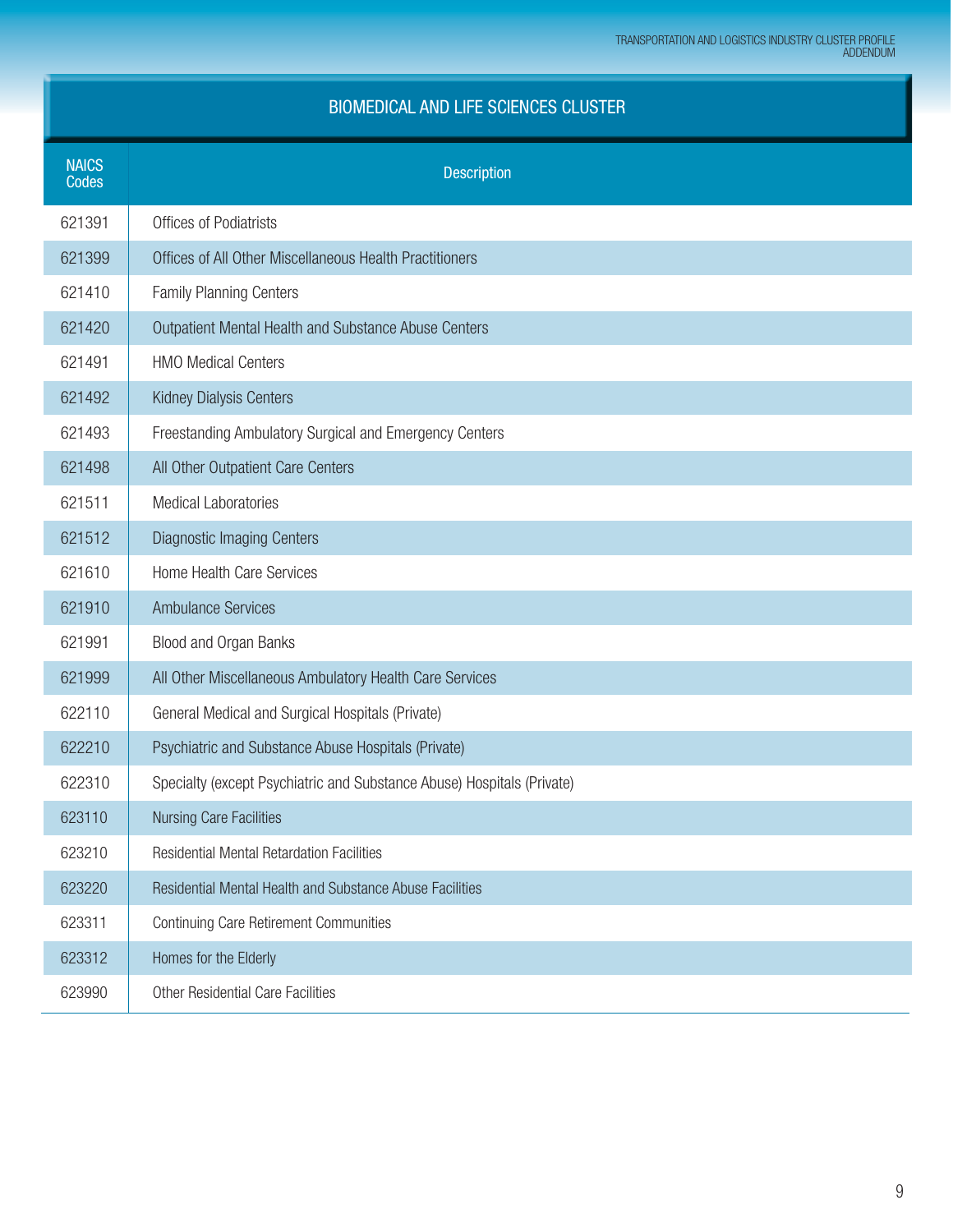#### NORTH AMERICAN INDUSTRY CLASSIFICATION SYSTEM (NAICS) DEFINITIONS<sup>7</sup>

### CORE INDUSTRIES

#### 325412 Pharmaceutical Preparation Manufacturing

This U.S. industry comprises establishments primarily engaged in manufacturing in-vivo diagnostic substances and pharmaceutical preparations (except biological) intended for internal and external consumption in dose forms, such as ampoules, tablets, capsules, vials, ointments, powders, solutions, and suspensions.

#### 621111 Offices of Physicians (except Mental Health Specialists)

This U.S. industry comprises establishments of health practitioners having the degree of M.D. (Doctor of Medicine) or D.O. (Doctor of Osteopathy) primarily engaged in the independent practice of general or specialized medicine (except psychiatry or psychoanalysis) or surgery. These practitioners operate private or group practices in their own offices (e.g., centers, clinics) or in the facilities of others, such as hospitals or HMO medical centers.

#### 621210 Offices of Dentists

This industry comprises establishments of health practitioners having the degree of D.M.D. (Doctor of Dental Medicine), D.D.S. (Doctor of Dental Surgery), or D.D.Sc. (Doctor of Dental Science) primarily engaged in the independent practice of general or specialized dentistry or dental surgery. These practitioners operate private or group practices in their own offices (e.g., centers, clinics) or in the facilities of others, such as hospitals or HMO medical centers. They can provide either comprehensive preventive, cosmetic, or emergency care, or specialize in a single field of dentistry.

#### 622110 General Medical and Surgical Hospitals

This industry comprises establishments known and licensed as general medical and surgical hospitals primarily engaged in providing diagnostic and medical treatment (both surgical and nonsurgical) to inpatients with any of a wide variety of medical conditions. These establishments maintain inpatient beds and provide patients with food services that meet their nutritional requirements. These hospitals have an organized staff of physicians and other medical staff to provide patient care services. These establishments usually provide other services, such as outpatient services, anatomical pathology services, diagnostic X-ray services, clinical laboratory services, operating room services for a variety of procedures, and pharmacy services.

#### 623110 Nursing Care Facilities

This industry comprises establishments primarily engaged in providing inpatient nursing and rehabilitative services. The care is generally provided for an extended period of time to individuals requiring nursing care. These establishments have a permanent core staff of registered or licensed practical nurses who, along with other staff, provide nursing and continuous personal care services.

### ANCILLARY AND SPECIALTY INDUSTRIES

#### 325411 Medicinal and Botanical Manufacturing

This U.S. industry comprises establishments primarily engaged in (1) manufacturing uncompounded medicinal chemicals and their derivatives (i.e., generally for use by pharmaceutical preparation manufacturers) and/or (2) grading, grinding, and milling uncompounded botanicals.

#### 325413 In-Vitro Diagnostic Substance Manufacturing

This U.S. industry comprises establishments primarily engaged in manufacturing in-vitro (i.e., not taken internally) diagnostic substances, such as chemical, biological, or radioactive substances. The substances are used for diagnostic tests that are performed in test tubes, petri dishes, machines, and other diagnostic test-type devices.

#### 325414 Biological Product (except Diagnostic) Manufacturing

This U.S. industry comprises establishments primarily engaged in manufacturing vaccines, toxoids, blood fractions, and culture media of plant or animal origin (except diagnostic).